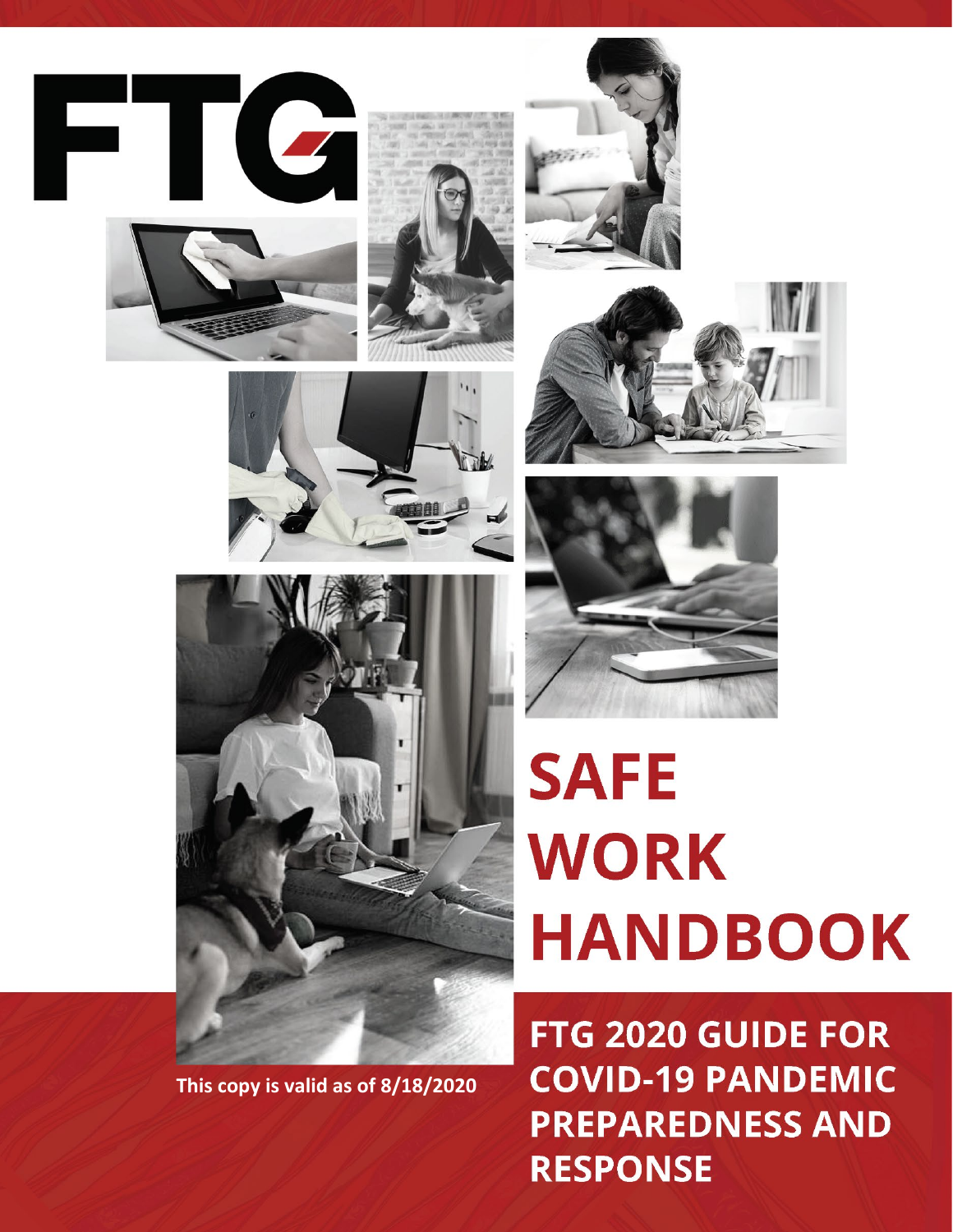# <span id="page-1-0"></span>**Table of Contents**

| Protocols for Returning to the Office (For Partial or Full Work-Week)  4 |  |
|--------------------------------------------------------------------------|--|
|                                                                          |  |
|                                                                          |  |
|                                                                          |  |
|                                                                          |  |
|                                                                          |  |
|                                                                          |  |
|                                                                          |  |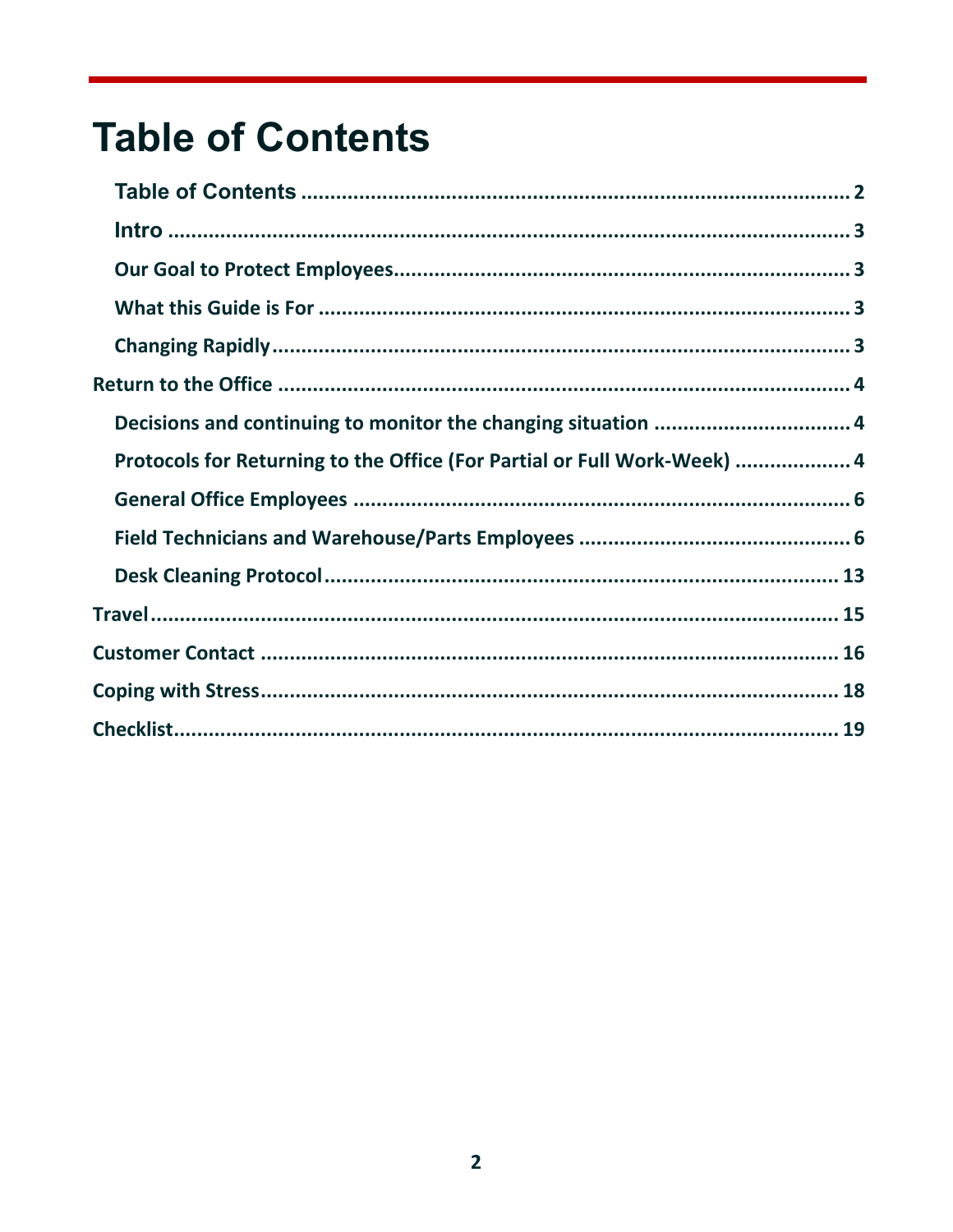# <span id="page-2-0"></span>**Intro**

# <span id="page-2-1"></span>**Our Goal to Protect Employees**

Protecting our employees is our #1 priority at Flex Technology Group (FTG). We are committed to providing a safe environment for our employees and work hard to help ensure business continuity for our customers.

## <span id="page-2-2"></span>**What this Guide is For**

This Playbook provides guidelines for use in all FTG facilities. Because there may be circumstances unique to a specific location, there may be some cases in which an FTG office must adapt the recommendations of this Playbook to address that location's specific requirements. Such exceptions must be authorized by FTG's senior leadership. Additionally, all FTG locations must comply with any applicable local, state and national laws. Guidance on how the Playbook and local laws interact should be discussed with your HRBP and the SVP of Legal Affairs.

# <span id="page-2-3"></span>**Changing Rapidly**

This Playbook is to be used as an all-FTG practice guideline and aligns with the Centers for Disease Control (CDC) and World Health Organization (WHO) recommendations to the greatest extent possible.

This is a working document and will be updated to reflect changes in directives/mandated restrictions/CDC recommendations. We will introduce new recommended practices as they become available.

- The key to getting through the situation and adjusting to our "new normal" is communication please stay in close communication with your leader
- Questions about the info contained in this Playbook should be directed your Leader or your HRBP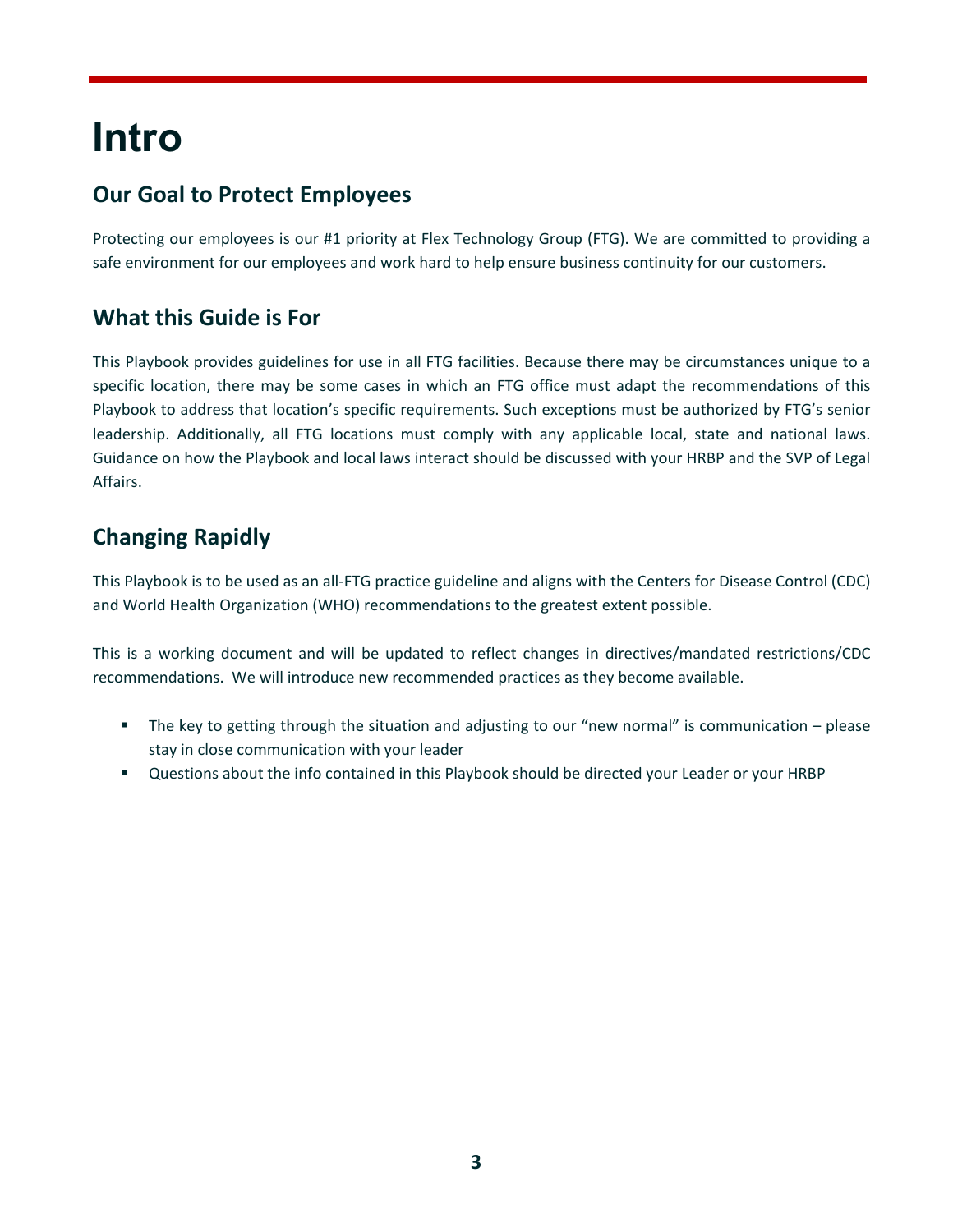# <span id="page-3-0"></span>**Return to the Office**

## <span id="page-3-1"></span>**Decisions and continuing to monitor the changing situation**

- Official orders and CDC guidelines these are what will trigger our action and decisions at each of our locations.
- We will take a measured approach to ensure we are protecting our employees and customers
- **Many of us might continue to work from home for all/some days of the week**
- Situation and role dependent Your leaders will communicate with you about your individual and team's plan for working in the office (and/or at home) as the situation evolves

# <span id="page-3-2"></span>**Protocols for Returning to the Office (For Partial or Full Workweek)**

## **Taking Care of Ourselves and Each Other**

People with COVID-19 have had a wide range of symptoms reported – ranging from mild symptoms to severe illness. Symptoms may appear 2-14 days after exposure to the virus. People with the following symptoms may have COVID-19:

- Cough
- Shortness of breath or difficulty breathing
- Fever
- Chills
- Muscle pain
- Sore throat
- New loss of taste or smell

*This list is not all possible symptoms. Other less common symptoms have been reported, including gastrointestinal symptoms like nausea, vomiting, or diarrhea.*

All of us will be required to do a **daily self-screening** before work, including a temperature check. This will be an important part of ensuring we keep our employees as safe as possible. Each employee coming to the office will need to fill out a simple online form that ask the following questions:

- Please take your temperature... Is it 100.4 degrees Fahrenheit or higher? Yes/No
- Do you have a cough? Yes/No
- Do you have chills or repeated shaking chills? Yes/No
- Do you have muscle aches? Yes/No
- Do you have a sore throat? Yes/No
- Do you have a new loss of taste or smell? Yes/No
- Do you have nausea, vomiting or diarrhea? Yes/No

If you answered Yes to any of the above questions, **do not** go to the office or worksite and please call your Supervisor to inform them.

Many of us experience other concerns related to the virus. If you have concerns about returning to work in the office, some of which are listed below, please connect with your Supervisor or your HR Business Partner to discuss.

- **•** You live with a diagnosed person
- **•** Child-care issues
- **High-risk yourself**
- **•** You live with a high-risk person

*If you become symptomatic while at the office or worksite, please let your leader know and go home to self-quarantine for 14 days and return to the office only after 3 days of no fever*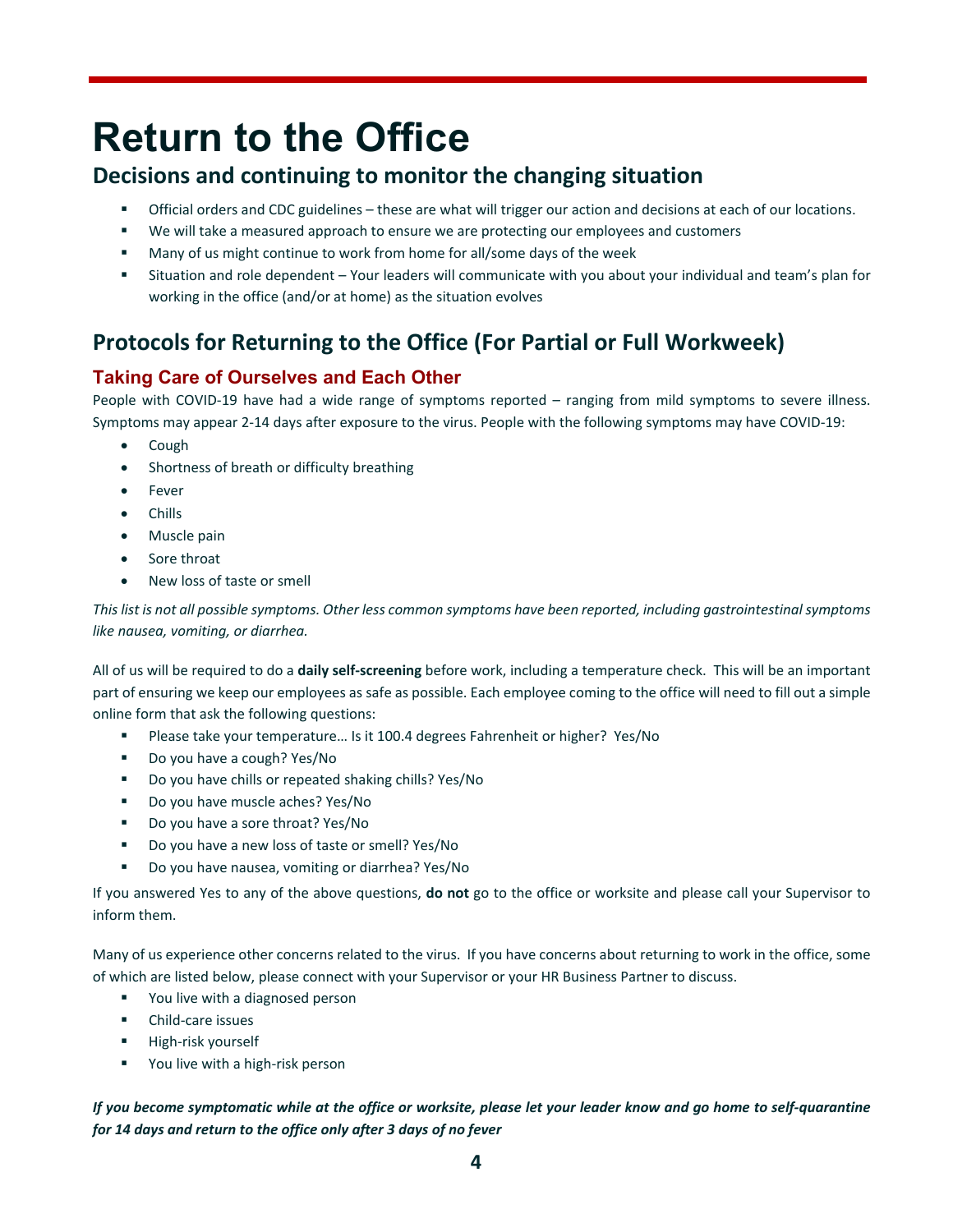### **Work-Appropriate Mask/Face Cover Always**

- CDC continues to study the spread and effects of the novel coronavirus across the United States. We now know from recent studies that a significant portion of individuals with coronavirus lack symptoms ("asymptomatic") and that even those who eventually develop symptoms ("pre-symptomatic") can transmit the virus to others before showing symptoms. This means that the virus can spread between people interacting in close proximity—for example, speaking, coughing, or sneezing—even if those people are not exhibiting symptoms. Considering this evidence, CDC recommends wearing cloth face coverings in public settings
- **The cloth face coverings recommended are not necessarily surgical masks or N-95 respirators. Those** are typically reserved for healthcare workers and other medical first responders, as recommended by current CDC guidance.
- Avoid touching your face as much as possible. Keep the covering clean. Clean hands with soap and water or alcohol-based hand sanitizer immediately, before putting on, after touching or adjusting, and after removing the cloth face covering. **Do not share it with anyone else unless it is washed and dried first.** You should be the only person handling your covering. Laundry instructions will depend on the cloth used to make the face covering. In general, cloth face coverings should be washed regularly (e.g., daily and whenever soiled) using water and a mild detergent, dried completely in a hot dryer, and stored in a clean container or bag.
- Here is a link on how to properly use a mask/face covering: [https://www.cdc.gov/coronavirus/2019](https://www.cdc.gov/coronavirus/2019-ncov/prevent-getting-sick/diy-cloth-face-coverings.html) [ncov/prevent-getting-sick/diy-cloth-face-coverings.html](https://www.cdc.gov/coronavirus/2019-ncov/prevent-getting-sick/diy-cloth-face-coverings.html)
- If you do not have a mask or face covering, one will be provided to you at the office. It is critical that we all wear them while at the office.

#### **When wearing a mask, please ensure that it:**

- fits snugly but comfortably against the side of the face
- completely covers the nose and mouth
- is secured with ties or ear loops
- includes multiple layers of fabric
- allows for breathing without restriction
- can be laundered and machine dried without damage or change to shape

The purpose of masks is to keep respiratory droplets from reaching others to aid with source control. However, masks with one-way valves or vents allow air to be exhaled through a hole in the material, which can result in expelled respiratory droplets that can reach others. This type of mask does not prevent the person wearing the mask from transmitting COVID-19 to others. Therefore, CDC **does not recommend** using masks for source control if they have an exhalation valve or vent. (Emphasis in original)

#### CDC **does not currently recommend** use of face shields as a substitute for masks.

CDC's recommendations for masks will be updated as new scientific evidence becomes available. Check here for the latest:<https://www.cdc.gov/coronavirus/2019-ncov/prevent-getting-sick/diy-cloth-face-coverings.html>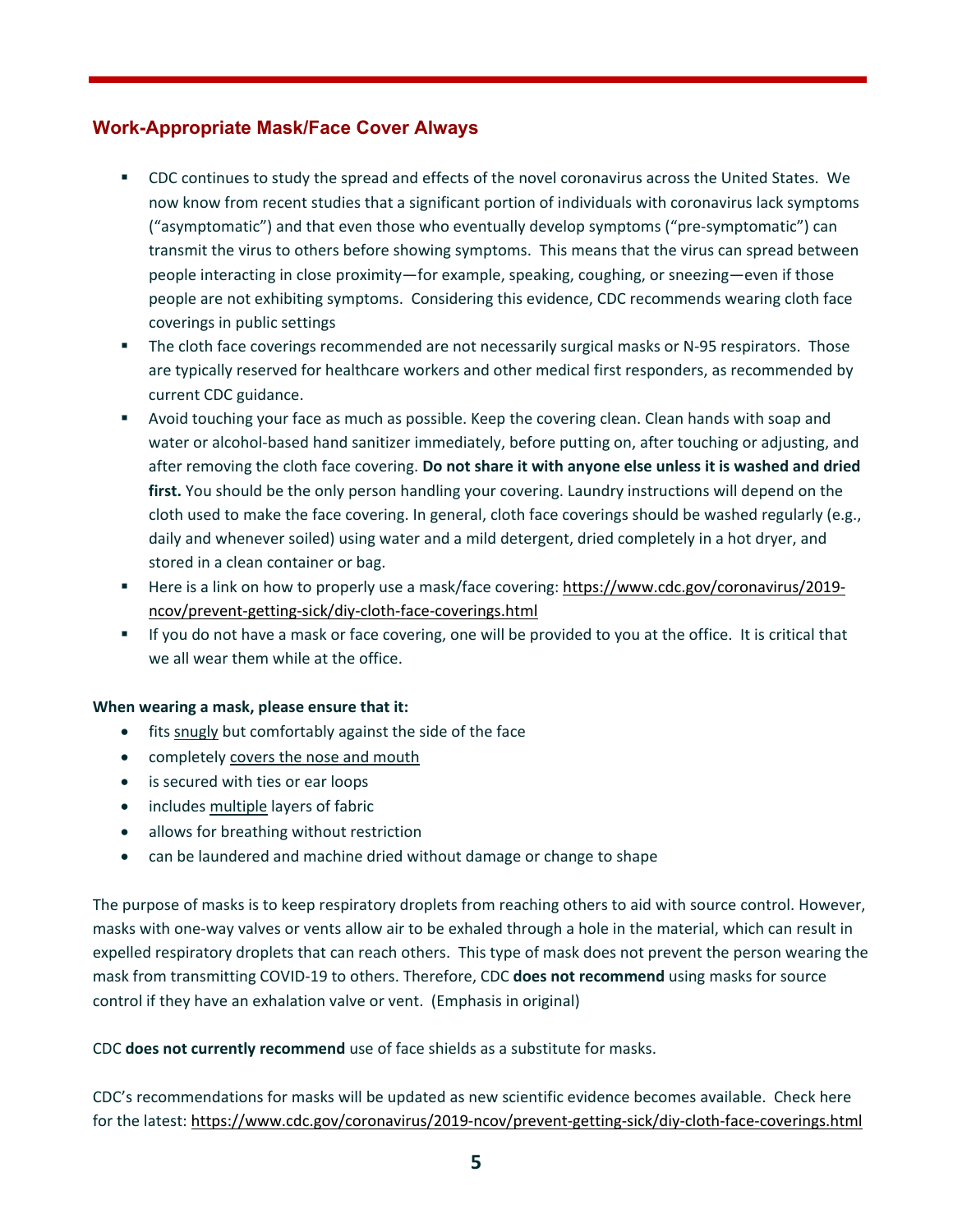## **Glove Use in The Workplace**

## <span id="page-5-0"></span>**General Office Employees**

Coronavirus can survive on surfaces for varying amounts of time. Wearing gloves can provide a barrier from coronavirus if worn properly but can also give a false sense of security. For people that work primarily in an office setting, the risk of infection is like that of the general American public. Workers whose jobs do not require contact with people known to be, or suspected of being, infected with COVID19, nor frequent close contact with (i.e., within 6 feet of) the general public are at lower risk of occupational exposure. Because of these factors, gloves will not be required in the office – but we do strongly encourage frequently washing your hands according to CDC's recommendations.

## <span id="page-5-1"></span>**Field Technicians and Warehouse/Parts Employees**

Certain tasks that are performed by our field service technicians and warehouse/parts employees are riskier, and FTG has decided that glove use is appropriate. For example, many of our field personnel need gloves when implementing protocols for cleaning and disinfecting frequently touched surfaces on printers and MFP's. For this reason, FTG is requiring these employees to wear protective gloves while cleaning and disinfecting a device before and after each service call. An employee may properly remove the glove after the initial cleaning/disinfecting to perform their necessary task(s).

Proper training needs to be in place. Without training on the correct way to remove gloves, hands may become contaminated. For contact transmission, it is important reiterate that a person does not become infected through their hands. They are only infected if their contaminated hand, whether gloved or not, touches other parts of the body such as their nose, mouth or eyes.

Gloves can be a good practice only if used in combination with other preventive measures following these guidelines:

- Always wash your hands before and after wearing gloves.
- Clean any surface you might have touched with your gloves on, such as screens, keypads, paper trays, latches.
- Employees cannot wash hands with gloves on or apply hand sanitizer to gloved hands. Gloves are one time use and washing or sanitizing gloves can degrade gloves and make them less effective.
- Throw away used disposable gloves, and wash fabric gloves with soap and water before using them again.
- Be careful to avoid contamination when taking gloves off. Avoid touching the inside of a glove or your bare hand with the outside of a dirty glove.
- Don't touch your face, especially your nose or mouth.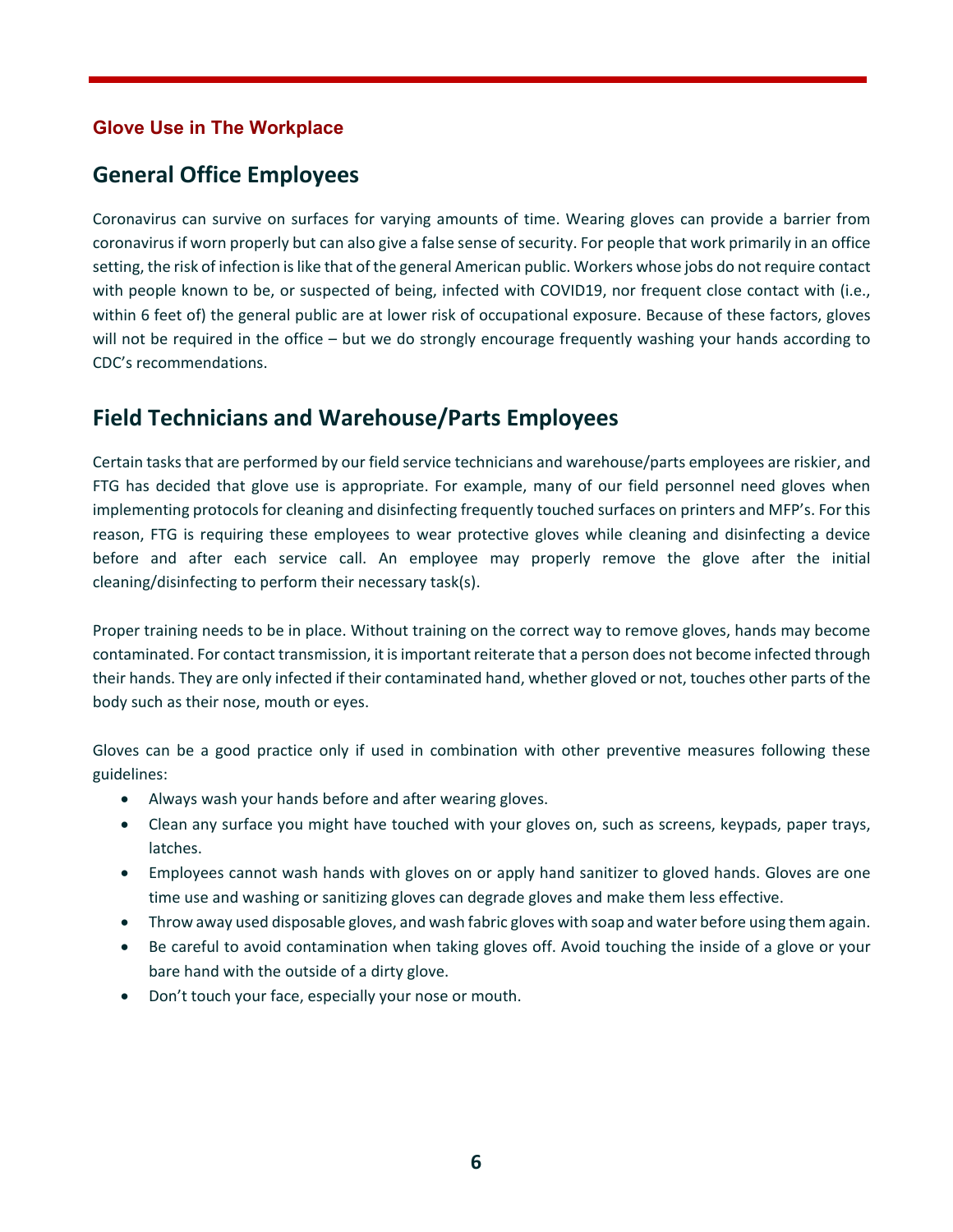## **The key to removing gloves is to not touch the exterior of the gloves which may be contaminated. The CDC has provided the following diagram on how to remove gloves safely.**

When the hand hygiene indication occurs before a contact requiring glove use, perform hand hygiene by rubbing with an alcohol-based handrub or by washing with soap and water.

#### I. HOW TO DON GLOVES:







1. Take out a glove from its original box

2. Touch only a restricted surface of the glove corresponding to the wrist (at the top edge of the cuff)



4. Take the second glove with the bare hand and touch only a restricted surface of glove corresponding to the wrist



5. To avoid touching the skin of the forearm with the gloved hand, turn the external surface of the glove to be donned on the folded fingers of the gloved hand, thus permitting to glove the second hand



3. Don the first glove



6. Once gloved, hands should not touch anything else that is not defined by indications and conditions for glove use

#### II. HOW TO REMOVE GLOVES:



1. Pinch one glove at the wrist level to remove it, without touching the skin of the forearm, and peel away from the hand, thus allowing the glove to turn inside out



2. Hold the removed glove in the gloved hand and slide the fingers of the ungloved hand inside between the glove and the wrist. Remove the second glove by rolling it down the hand and fold into the first glove



3. Discard the removed gloves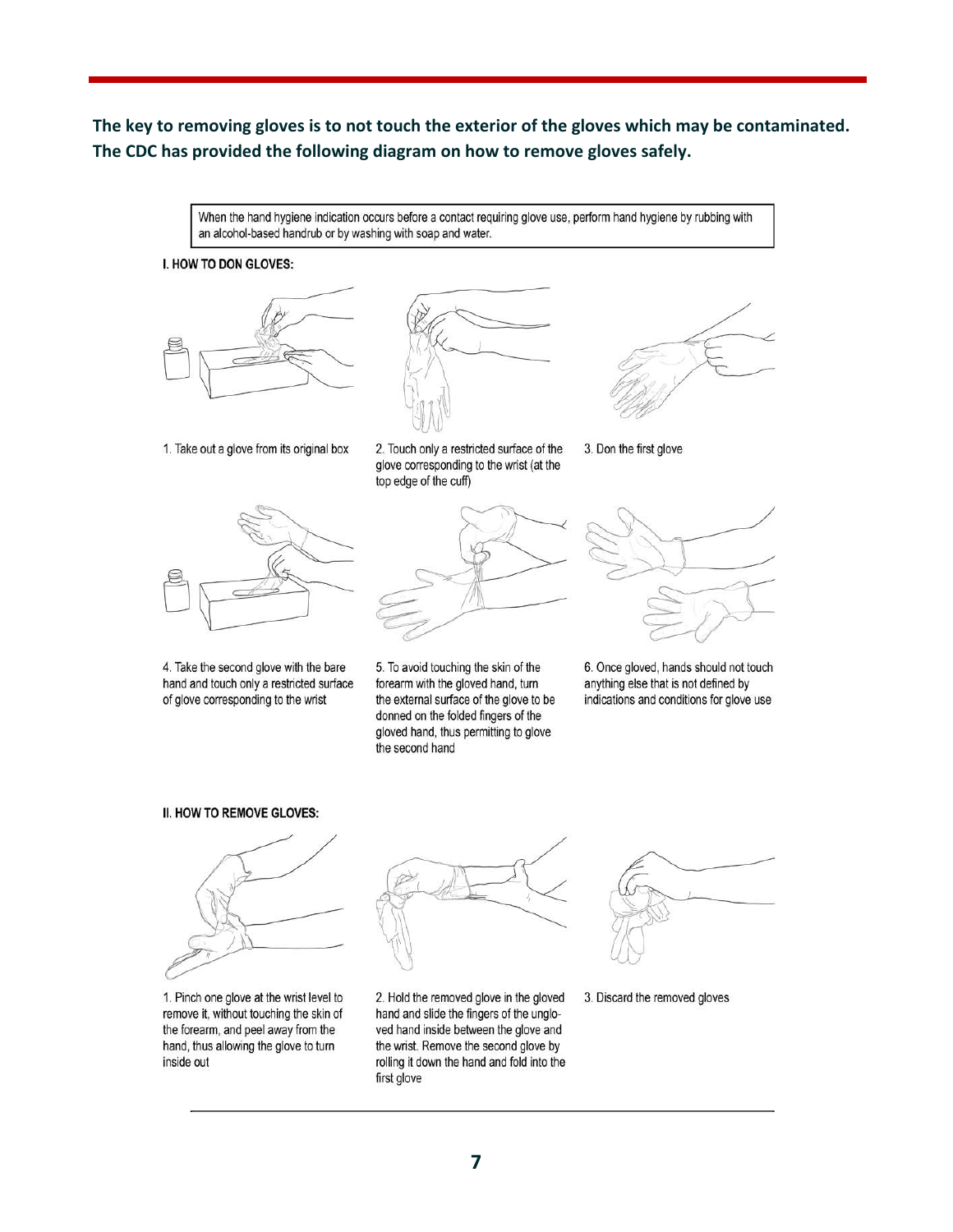#### **Service Call Process & Expectations**

The following process has been established to ensure consistent repair and cleaning of the equipment serviced in Flex customer locations. Please review and adhere to the information provided.

NOTE: Prior to leaving for work in the morning, please check your temperature. When you arrive at your first location, please clock in for the day. Next, complete the daily COVID-19 self-assessment: **https://www.flextg.com/covid19-self-assessment/** before entering a customer or Flex location. All employees should review the "Safe Work Handbook" for detailed policies and procedures. If you begin to experience COVID-19 symptoms at any time, notify your supervisor, immediately.

#### **Service Call – Customer Expectations**

The Flex Technology Group companies remain concerned for the health and safety of our customers and employees. Our field technicians are continuing to provide service and have been asked to implement the following, service call, guidelines.

#### **Service Call Process**

- Review reported issue on service call and service history.
- Call the customer within an hour of receiving the service call. Attempt to resolve over the phone. If unsuccessful, provide an ETA. Schedule if necessary. Ask about building access and unique PPE requirements.
- Bring any parts or tools that may be needed to avoid the need to enter/exit repeatedly.
- Apply mask/face shield and gloves before entering the customer site.
- Locate the customer contact and investigate the details related to the machine issue(s).
- Upon arrival, clean machine operation panel with alcohol. Gloves can be removed once machine is clean.
- Maintain a social distance of 1 to 2 meters (3 to 6 feet) throughout customer site.
- Perform machine TCP (Total Call Procedure) and repair machine as needed.
- Clean the outside panels of the device and then spray and wipe with alcohol.
- Collect any used cleaning supplies in a plastic bag and discard them in the customer's trash after sealing the bag.
- Update customer contact with current status of the device and any need for return or follow up.
- If possible, wash hands with soap and water before leaving. Use hand sanitizer if unable to wash with soap and water.

#### **Service Call Preparation — Pre-Visit Review**

We are making every effort to provide a quick response while working hard to meet differing requirements at many customer locations. In order to prepare for each service call. we are requesting our customers provide some specific information when placing a service call. It would be helpful if you could alert us of any of the following conditions.

- Is anyone at the location experiencing a fever, cough, sore throat, shortness of breath or been exposed to anyone with these symptoms?
- Are there any specific or unique PPE (Personal Protective Equipment) requirements?
- Are there any specific or unique building entry requirements?
- Have hours of operation changed?
- Will the technician be able to follow social distancing requirements while servicing the equipment?

Thank you, in advance, for assisting us to provide you with the best possible service.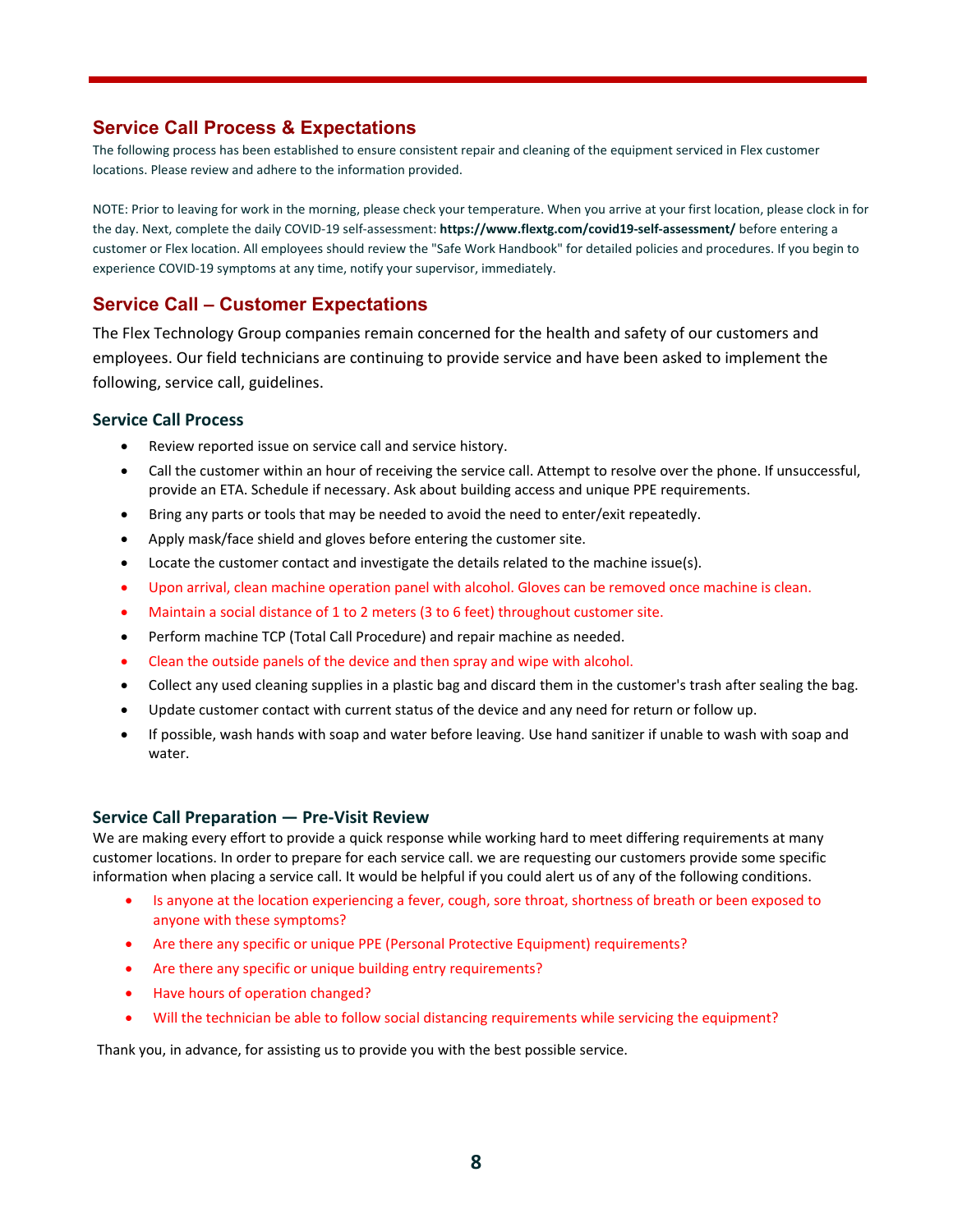## **Service Call – Managed I.T. Solutions**

The Flex Technology Group companies remain concerned for the health and safety of our customers and employees. Our field technicians are continuing to provide service and have been asked to implement the following, on-site service call, guidelines.

#### **Service Call Procedure**

- Review reported issue on service call and service history.
- Attempt to resolve over the phone. If unsuccessful, provide an ETA. Schedule if necessary. Ask about building access and unique PPE requirements.
- Bring any items/tools that may be required to avoid the need to enter/exit repeatedly.
- Apply mask/face shield and gloves before entering the customer site.
- Locate the customer contact and investigate the details related to the current issue(s).
- Upon arrival, clean work area and the surface of any items to be touched during the visit, with alcohol.
- Maintain a social distance of 1 to 2 meters (3 to 6 feet) throughout customer site.
- Upon completion, clean work area and the surface of any items touched during the visit, with alcohol.
- Collect any used cleaning supplies in a plastic bag and discard them in the customer's trash after sealing the bag.
- Update customer contact with current status of resolution and any need for return or follow up.
- If possible, wash hands with soap and water before leaving. Use hand sanitizer if unable to wash with soap and water.

#### **Service Call Preparation — Pre-Visit Review**

We are making every effort to provide a quick response while working hard to meet differing requirements at many customer locations. In order to prepare for each service call. we are requesting our customers provide some specific information when placing a service call. It would be helpful if you could alert us of any of the following conditions.

- Is anyone at the location experiencing a fever, cough, sore throat, shortness of breath or been exposed to anyone with these symptoms?
- Are there any specific or unique PPE (Personal Protective Equipment) requirements?
- Are there any specific or unique building entry requirements?
- Have hours of operation changed?
- Will the technician be able to follow social distancing requirements while servicing the equipment?

Thank you, in advance, for assisting us to provide you with the best possible service.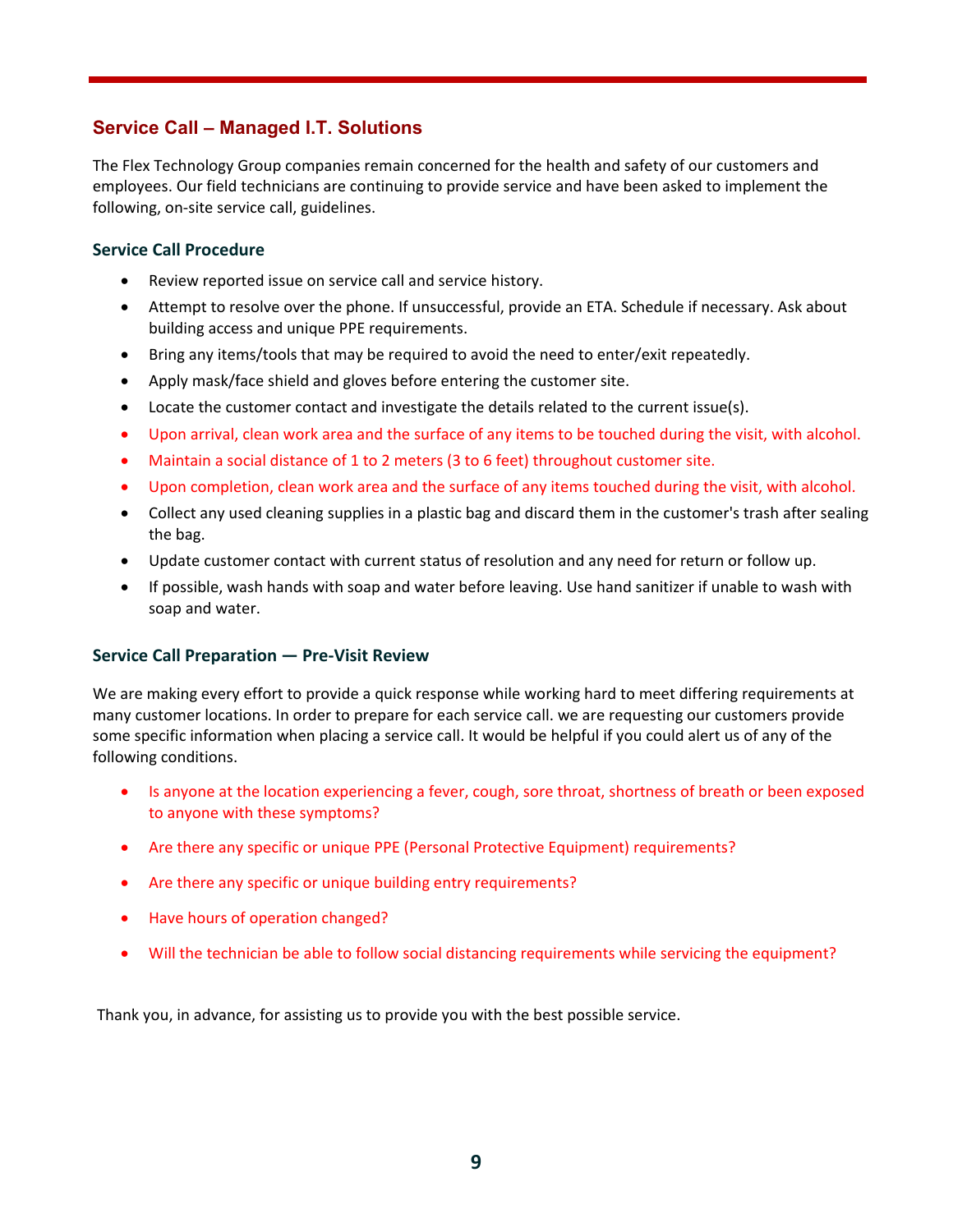## **Service Call – Residential / Remote Locations**

The Flex Technology Group companies remain concerned for the health and safety of our customers and employees. Our service personnel have been requested to implement the following policies and procedures when dealing with the increasing support needs for residential/remote customer locations.

## **When placing a new call for a residential or remote location, please review the following, with the customer.**

- Is the customer willing to work with a technician over the phone or remote connection to resolve the issue?
- What are the hours of availability?
- Are there any pets we should be aware of?
- Verify the address. Many individuals are moving equipment to home /remote offices and small machines can be moved easily without proper notification of an address change.
- Is anyone at the servicing location experiencing a fever, cough, sore throat, shortness of breath or been exposed to anyone with these symptoms?
- Is the customer requesting any specific or unique PPE {Personal Protective Equipment} requirements?
- Will the technician be able to follow social distancing requirements while servicing the equipment?
- Will individuals at the customer location be adhering to local PPE requirements

#### **The technician will adhere to the following procedure, when supporting a residential/remote location**

- Review reported issue on service call and service history.
- Call the customer within an hour of receiving the service call. Make every attempt to resolve over the phone. If unsuccessful, provide an ETA. Schedule if necessary.
- Bring any parts or tools that may be needed to avoid the need to enter/exit repeatedly.
- Apply mask/face shield and gloves before entering the customer site.
- Locate the customer contact and investigate the details related to the machine issue{s}.
- Upon arrival, clean machine operation panel with alcohol.
- Maintain a social distance of 1 to 2 meters {3 to 6 feet} throughout customer site.
- Perform machine TCP {Total Call Procedure} and repair machine as needed.
- Clean the outside panels of the device and then spray and wipe with alcohol.
- Collect any used cleaning supplies in a plastic bag and discard them in the customer's trash after sealing the bag.
- Update customer contact with current status of the device and any need for return or follow up.
- If possible, wash hands with soap and water before leaving. Use hand sanitizer if unable to wash with soap and water.

We are making every effort to provide a quick response, while working hard to meet differing requirements at many customer locations. Many customers have reduced or specific work hours resulting in detailed requests. Balancing the workload and meeting these requests may create delays, but our team will do everything possible to expedite each service call.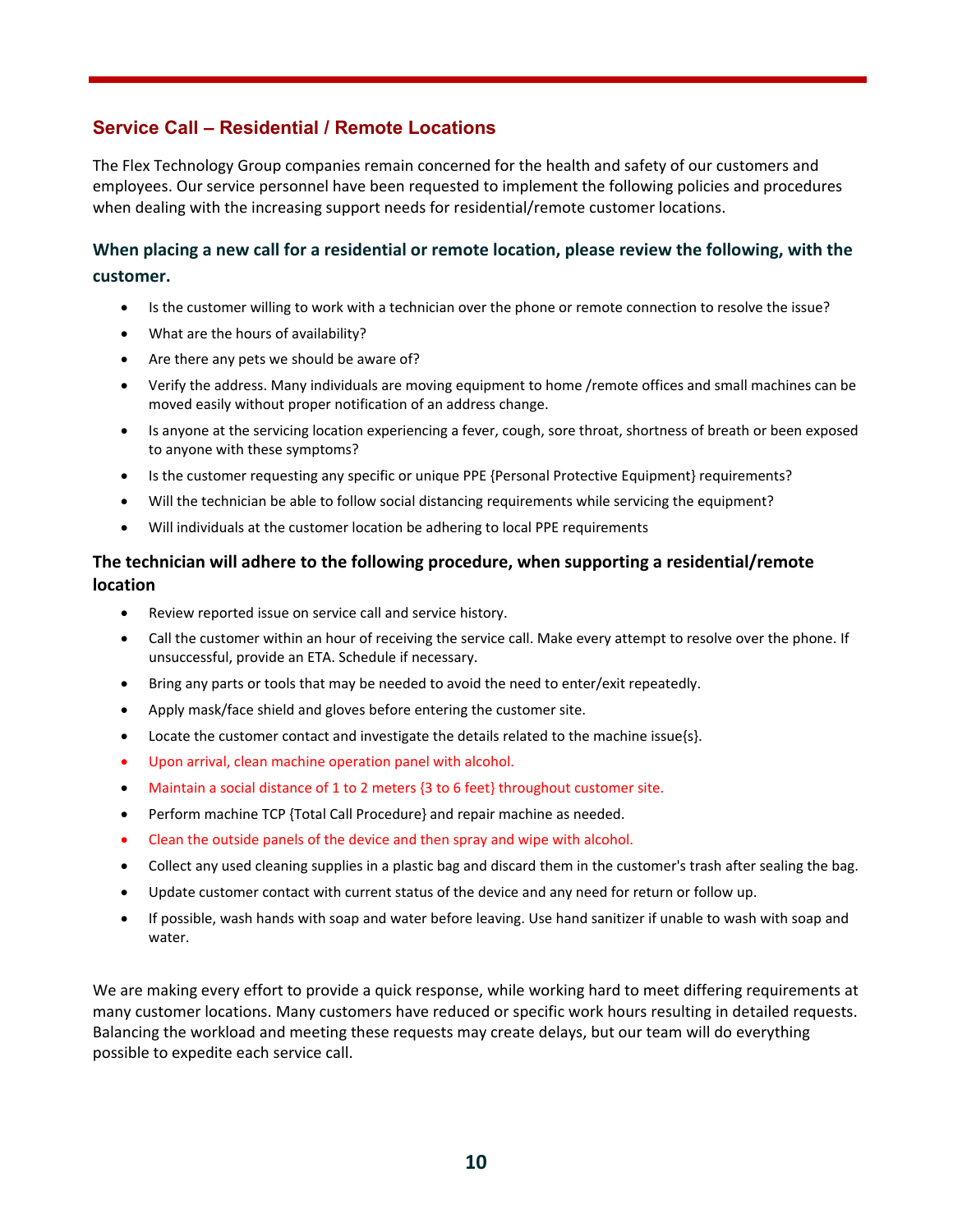## **Service Call – High Risk Locations**

The Flex Technology Group companies remain concerned for the health and safety of our customers and employees. High risk locations, such as medical or assisted living facilities introduce increased challenges and **should be addressed on a case by case basis by management.** On-site service should only be performed as a last resort. The safety, of all parties involved, is the greatest concern when providing support to high risk environments. We understand the importance of the equipment in these locations and will do everything possible to provide a repair or other option. Creative solutions may be required, and each situation will be handled based on the specific challenges.

## **When placing a new call for a residential or remote location, please review the following with the customer**

- Is the customer willing to work with a technician over the phone or remote connection to resolve the issue?
- What are the hours of availability?
- Can the machine be moved to a controlled location for service? **(\*INVOLVE MANAGEMENT)**
- Is anyone at the servicing location experiencing a fever, cough, sore throat, shortness of breath or been exposed to anyone with these symptoms?
- Is the customer requesting any specific or unique PPE (Personal Protective Equipment) requirements?
- Will the technician be able to follow social distancing requirements while servicing the equipment?

#### **The technician will adhere to the following procedure, when supporting a high-risk location**

- Review reported issue on service call and service history.
- Call the customer within an hour of receiving the service call. Make every attempt to resolve over the phone. If unsuccessful, provide an ETA. Schedule if necessary.
- Bring any parts or tools that may be needed to avoid the need to enter/exit repeatedly.
- Apply mask/face shield and gloves before entering the customer site.
- Locate the customer contact and investigate the details related to the machine issue(s).
- Upon arrival, clean machine operation panel with alcohol.
- If possible, temporarily move machine to a controlled area to perform service
- Maintain a social distance of 1 to 2 meters (3 to 6 feet) throughout customer site.
- Perform machine TCP (Total Call Procedure) and repair machine as needed.
- Clean the outside panels of the device and then spray and wipe with alcohol.
- Collect any used cleaning supplies in a plastic bag and discard them in the customer's trash after sealing the bag.
- Update customer contact with current status of the device and any need for return or follow up.
- If possible, wash hands with soap and water before leaving. Use hand sanitizer if unable to wash with soap and water.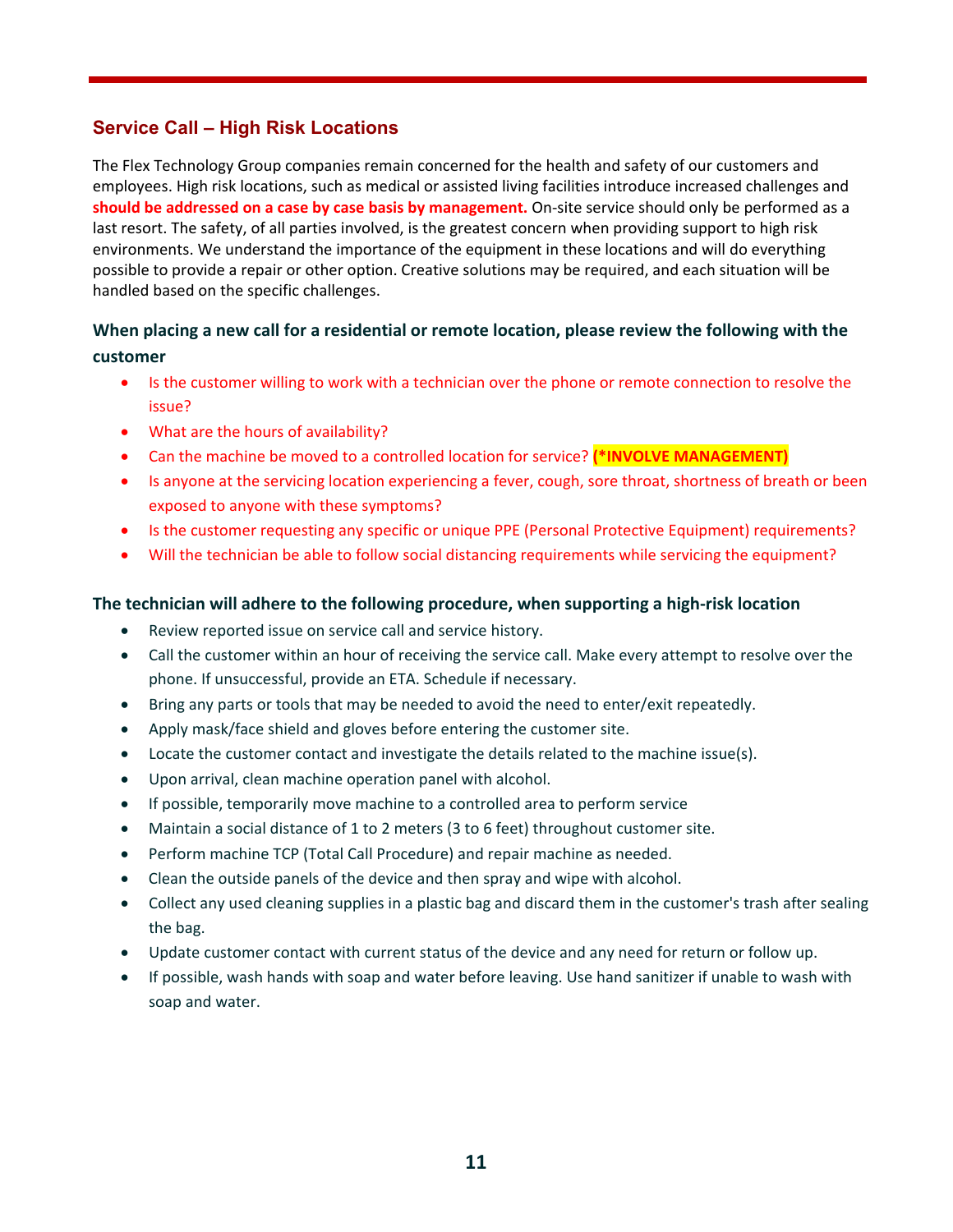### **Hand sanitizer / Hand washing is a proven way to better protect ourselves**

All our locations will have plenty of soap to wash our hands… here is a link that explains when and how to wash your hands:<https://www.cdc.gov/handwashing/when-how-handwashing.html>

We will also have a supply of hand sanitizer available at our locations

#### **Safe distance**

Safe distancing, also called physical distancing or social distancing, means keeping space between yourself and other people outside of your home. To practice social or physical distancing:

- Stay at least 6 feet (about 2 arms' length) from other people
- New seating arrangements will be in place to adhere to the 6 feet spacing requirements
- Do not gather in groups
- **Stay out of crowded places and avoid mass gatherings**

In addition to everyday steps to prevent COVID-19, keeping space between you and others is one of the best tools we must avoid being exposed to this virus and slowing its spread locally and across the country. Safe distancing is especially important for people who are at higher risk for severe illness from COVID-19.

#### **Commuting to work**

For employees who commute to work using public transportation or ride sharing, please consider:

- Using forms of transportation that minimize close contact with others by commuting to work alone or utilizing single-occupancy rides.
- Shifting hours worked so you can commute during less busy times.
- Wash your hands as soon as possible after your trip.

#### **Meetings**

Since we have all grown accustomed to virtual meetings, such as using video conferencing tools like MS TEAMs we should continue to hold virtual meetings.

Even though coworkers may be in the same office, we should all strongly consider continued use of TEAMs to facilitate our meetings. This will allow us to stay highly productive and keep safe distancing at the same time.

#### **Cleaning protocols for each employee (your own workspace or a shared workspace)**

- Clean your workspace as the first thing you do when you arrive to work and the last thing you do before leaving for the day
- Focus on the areas that are touched frequently throughout the day (desktop, keyboard, mouse, phone, chair armrests, etc.)
- Use hand sanitizer before and wash your hands after cleaning your desk space
- Clean your smartphone --- What was all that hand washing and disinfecting worth if your phone is dirty? You are safe using a damp, soapy microfiber cloth to clean the screens and backs of iPhones and Androids (Apple said that disinfectant wipes are OK to use on iPhones, too). Just avoid getting water in any of the ports.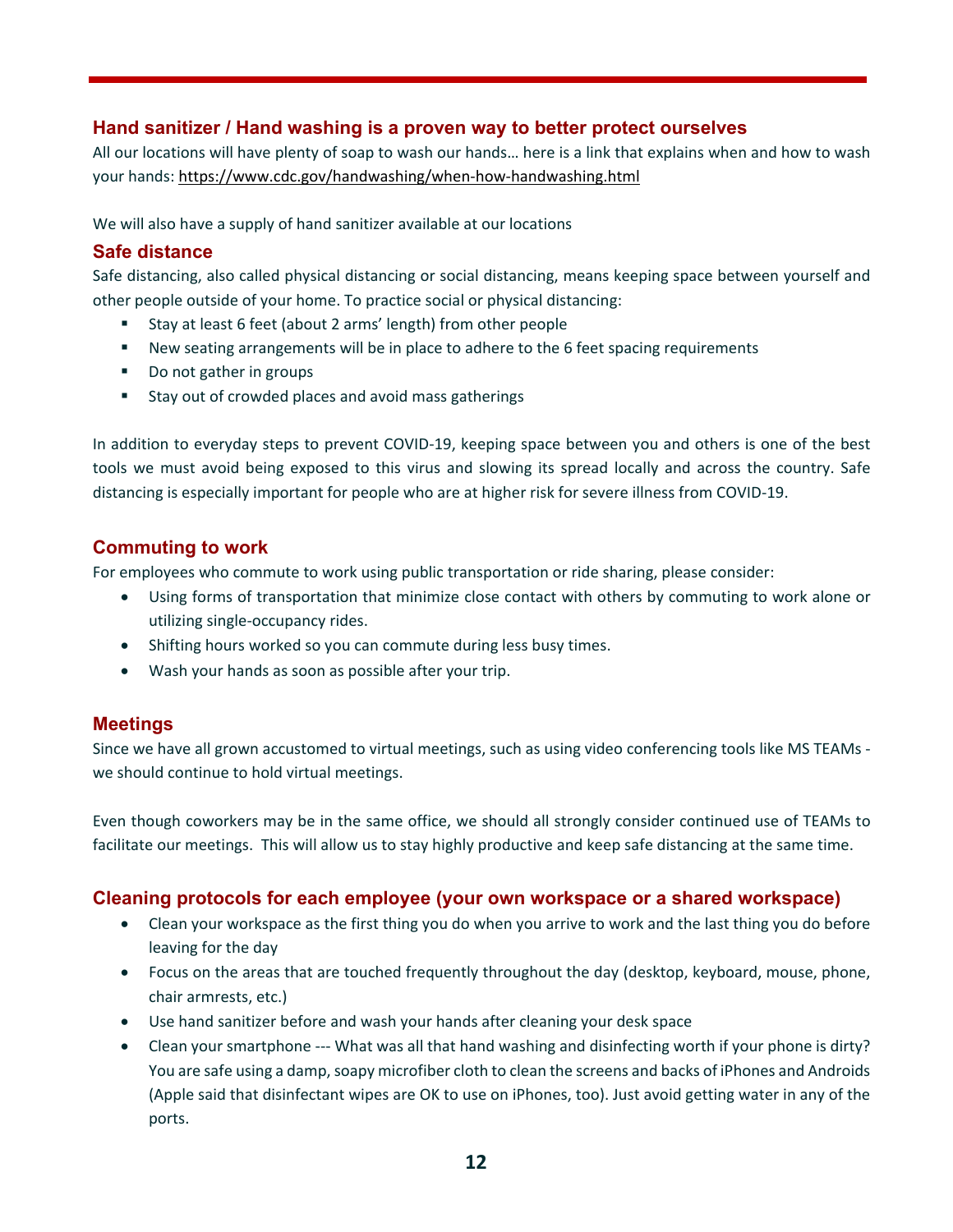## <span id="page-12-0"></span>**Desk Cleaning Protocol**

At the **Beginning** and **End** of every shift, it is required to clean and disinfect your work area. Before beginning, disinfect your hands with hand sanitizer.

#### **Computer Keyboard**

- o Turn off your computer and unplug the keyboard
- $\circ$  Use a can of compressed air to release dust from the keyboard (if available)
- o Use disinfecting cleaning solution (wipes or paper towels moistened with the solution) to wipe the surface of the keys and all other areas

#### **Phone / Headset**

- o Unplug the phone/headset
- o Use a lint-free cloth and disinfectant cleaning solution to gently wipe all over surfaces
- o Pay careful attention to surfaces that come closest to your mouth

#### **Desktop**

- o Remove any paper towels or clutter from your desktop
- o Use disinfecting cleaning solution to thoroughly clean the entire surface
- $\circ$  Do not ignore spaces that aren't easily accessible; for instance, lift photo frames to wipe underneath them

#### **Water Bottle / Dishes**

- o Bring your water bottle/dishes home daily
- o Wash them with dish detergent and warm water

#### **Snacks**

- o Keep all snacks sealed in airtight containers and don't leave food on your desk after your shift
- o Do not eat lunch at your desk unless there is not enough space to safely distance yourself from others
- $\circ$  If you do have a snack, be sure to use a plate and thoroughly wipe the surface after use.

*Do not reuse towels or wipes to wipe down multiple surfaces. This can transfer germs from the used wipe to other surfaces. To prevent this, use one wipe for each surface and then throw it out.*

*Do not dry the surface after using the disinfecting cleaning solution. The surface that you are disinfecting will need to stay wet for the amount of time listed on the label. This step is important because the contact time is what is required to kill the germs.*

#### **\*\* Remember to wash your hands throughout the workday\*\***

**Wash your hands often** with soap and water for 20 seconds

**Hand sanitizer:** if soap and water and not readily available and hands are not visibly dirty, use hand sanitizer that contains the least 60% alcohol. However, if hands are visibly dirty, always wash hands with soap and water.

#### **Additional key times to clean hands** include:

- After blowing one's nose, coughing, or sneezing
- After using the restroom
- Before eating or preparing food
- **Avoid Touching** your eyes, nose, and mouth with unwashed hands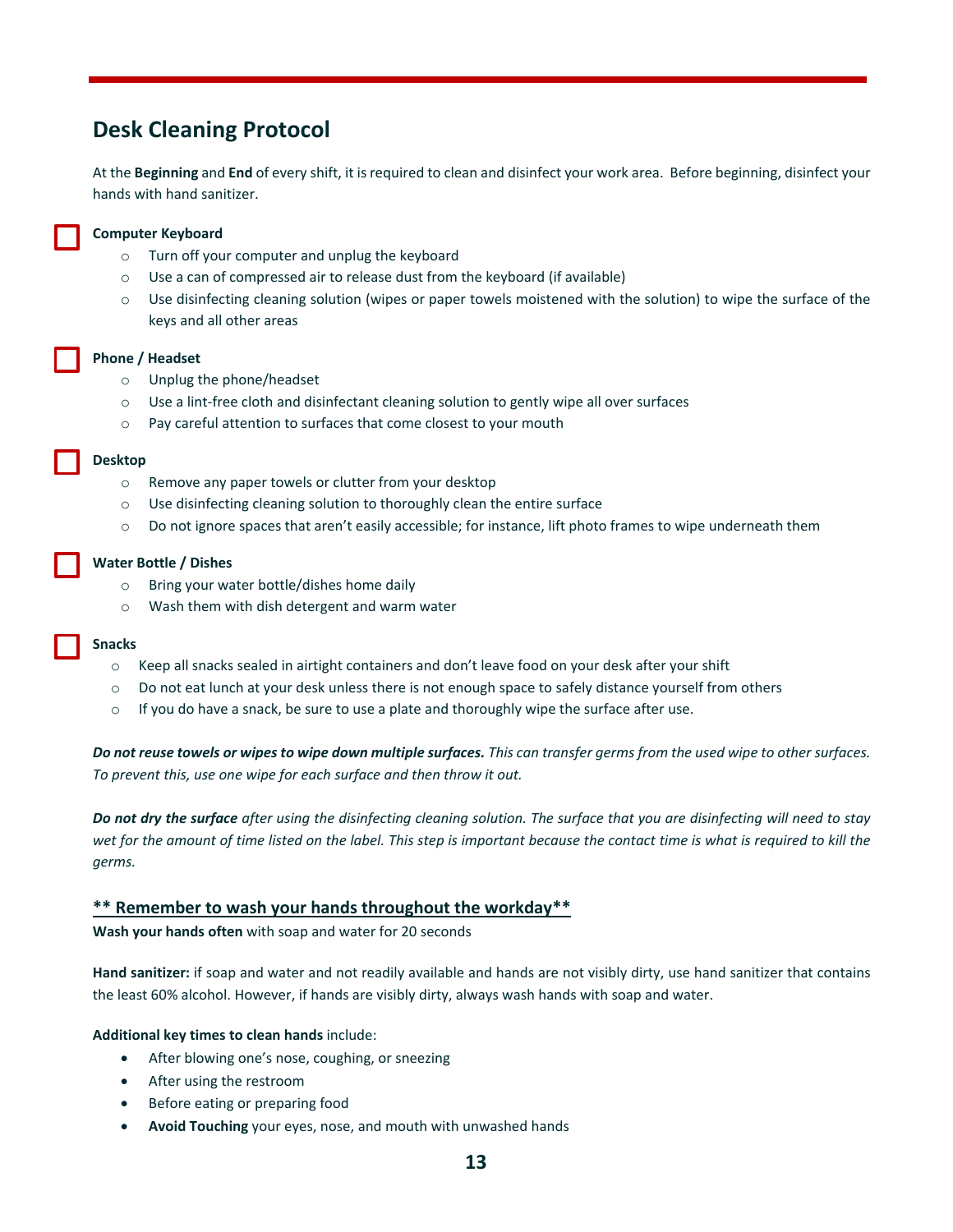#### **Common Areas**

We will be limiting and/or closing access and use of some rooms to ensure that we keep safe distancing in practice.

- *Breakrooms* will have a limit of 1 or 2 employees per table, if they are positioned on opposite sides of each other and can properly socially distance from any other chairs/tables.
- *Meeting rooms* should not be used if it violates our 6' safe distancing guideline… using MS TEAMs is a great alternative that should be used if possible

Our daily cleaning services have been augmented in all our locations, including deeper cleaning and focus on high-traffic/high-touch areas of our locations.

### **Working from Home or Alternative Work Schedules**

There will be many different work arrangements according to the role we each work, our personal situation and the needs of the business. You and your supervisor will continue to discuss what is the best choice as circumstances evolve. This discussion will include arrangements for equipment, supplies and other considerations (if needed).

This will include some that continue to work from home the entire week, some that have some days at home/some days in office, and potentially even splitting a workday between home and the office.

Use MS TEAMs for meetings to accommodate this new normal.

Shared workspaces - To maintain a safe distance for our employees in some locations/areas, we will have some shared desk space that different employees will use when they are in the office. We will use the same cleaning protocol set forth above, but following the guidelines is more important for shared workspaces.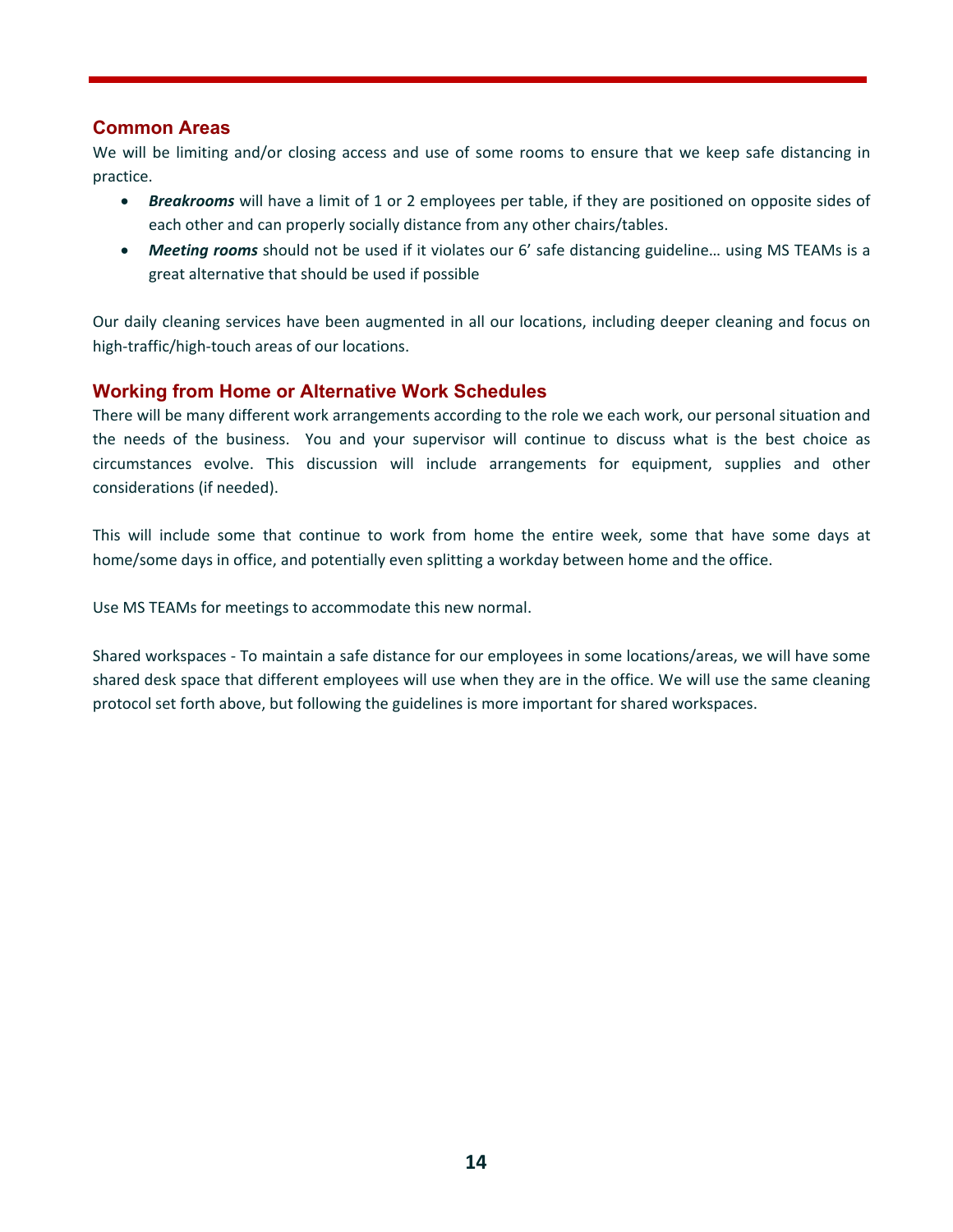# <span id="page-14-0"></span>**Travel**

## **Stay Home - Stay Safe**

Cases of coronavirus disease (COVID-19) have been reported in all states, and some areas are experiencing community spread of the disease. Travel increases your chances of getting and spreading COVID-19.

CDC recommends you stay home as much as possible, especially if your proposed trip is not essential, and practice social distancing especially if you are at higher risk of severe illness.

## **Travel Guidelines**

We continue to recommend that our team avoids non-urgent business and personal airline travel.

- If you must take urgent personal airline travel, please follow CDC guidelines to maintain safety and health.
- If you must take urgent business airline travel, please work with your supervisor to obtain President/Executive approval.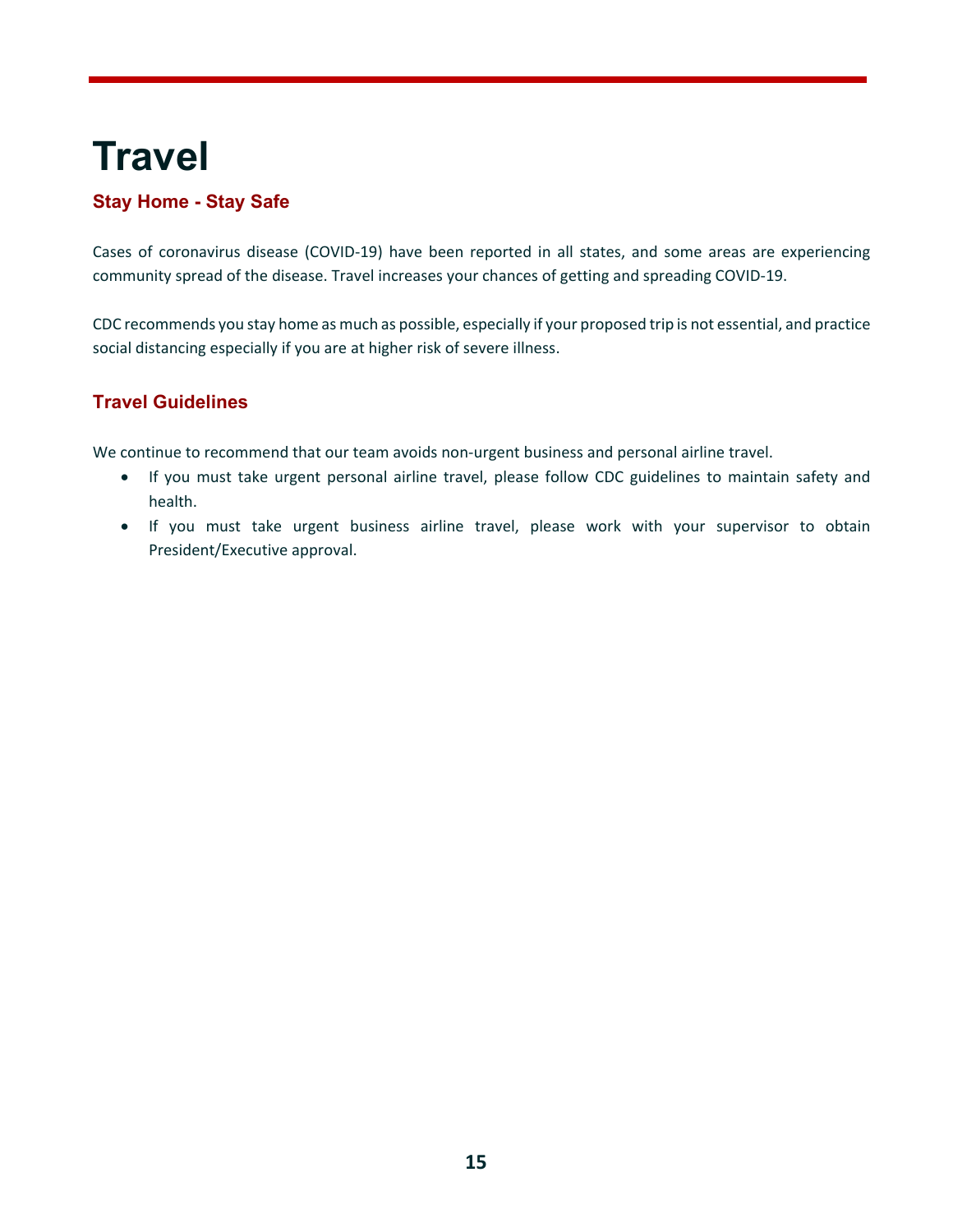# <span id="page-15-0"></span>**Customer Contact**

## **Service Call Process and Expectation**

In order to keep our Service Techs and customers as safe as possible, we are instituting guidelines for all service calls. These guidelines outline a checklist of protocols that will help ensure our Service Technicians are conducting service calls in the safest way possible. If you have questions about these guidelines, please contact your Service leader.

## **Candidate Visits to our Offices (For Interviews)**

- All candidate interviews will be done remotely
- Use of MS TEAMs or another video conferencing tool is strongly encouraged

## **Vendor or Customer Visits to Our Offices (for a demo, for example)**

Although we realize that we would normally have quite a bit of face-to-face contact with interviewing candidates and outside vendors in the office, we ask all employees to conduct those meeting through virtual means (video conferencing, phone calls, emails).

If a face-to-face meeting is necessary, here are our protocols:

- No handshakes or other touching
- Mask/face coverings
- Hand washing first thing and last thing
- Hand sanitizer used throughout
- 6' social distancing at all times, including use of meeting spaces

## **Face-to-Face Sales Calls or Presentations**

We realize that we would normally have quite a bit of face-to-face contact with our prospective and current customers. We ask all our employees to conduct business through virtual means (video conferencing, phone calls, emails).

If a face-to face meeting is absolutely necessary, please follow these guidelines:

- Ask about the customers safety protocols before you go, and adhere to them
- Wear a mask/face covering to keep both our employees and customers safer
- Wash hands before and immediately after the appointment
- Avoid shaking hands or other touching
- Use hand sanitizer
- 6' social distancing at all times, including use of meeting spaces

**Save the Handshakes**: The coronavirus is transmitted primarily between people, so avoid unnecessary physical contact. Refusing a handshake isn't ill-mannered anymore — it's recommended. Flash a friendly wave, peace sign or thumbs-up instead.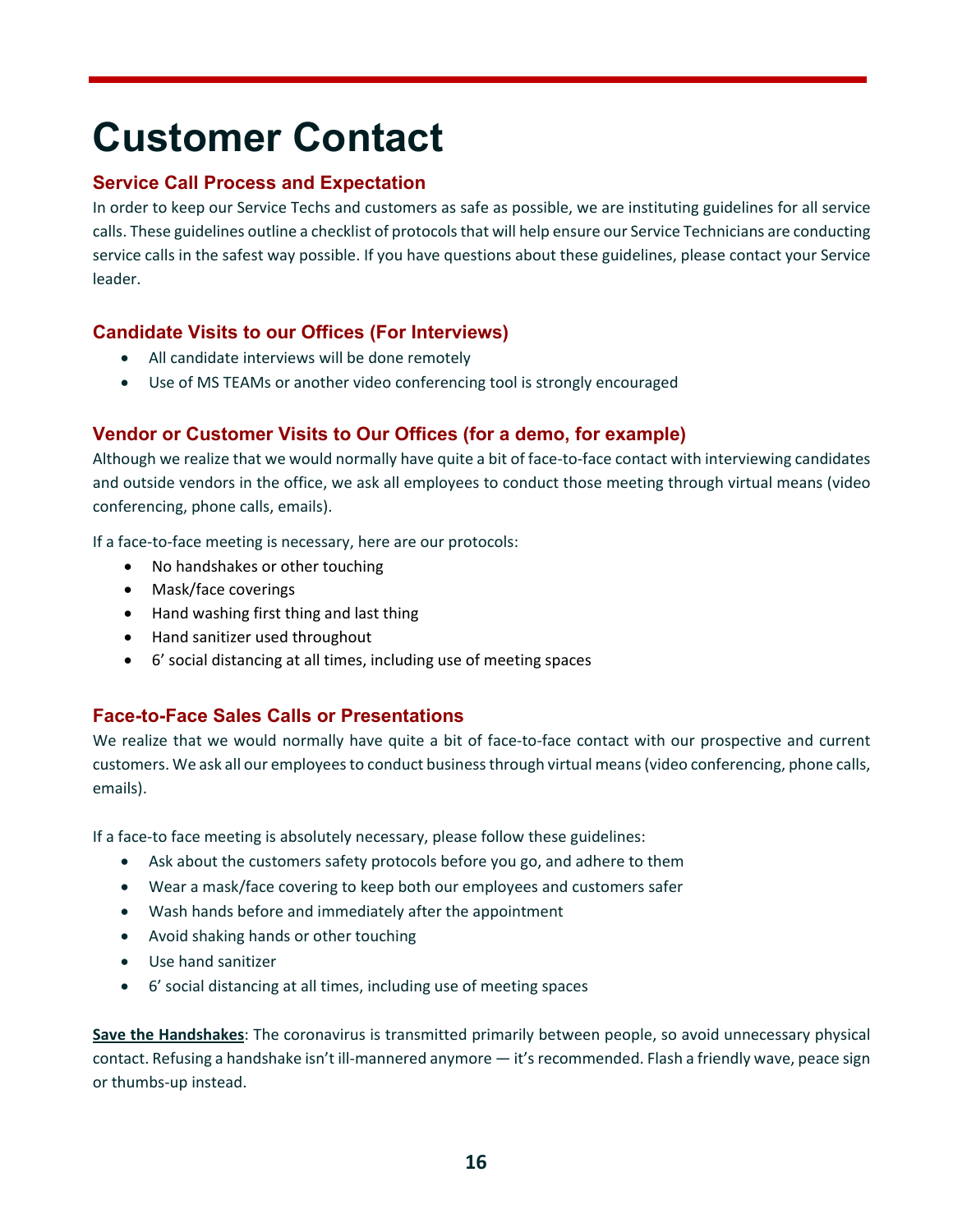### **Sales – Process for Visiting Customers Face-to-Face**

The Flex Technology Group companies remain concerned for the health and safety of our customers and employees. If a sales meeting can not be done over the phone or through a virtual meeting, and a face-to-face interaction is required, please follow the guidelines below to ensure safety is maintained for both the customer and all employees involved.

#### **Sales Visit Process**

- Apply mask/face shield before entering the customer site.
- Maintain a social distance of 1 to 2 meters (3 to 6 feet) throughout customer site.
- If possible, wash hands with soap and water before leaving. Use hand sanitizer if unable to wash with soap and water.

#### **Sales Visit Preparation — Pre-Visit Review**

In order to prepare for an in-person sales meeting, we are requesting our customers provide some specific information prior to the meeting. It would be helpful if you could alert us of any of the following conditions.

- Is anyone at the location experiencing a fever, cough, sore throat, shortness of breath or been exposed to anyone with these symptoms?
- Are there any specific or unique PPE (Personal Protective Equipment) requirements?
- Are there any specific or unique building entry requirements?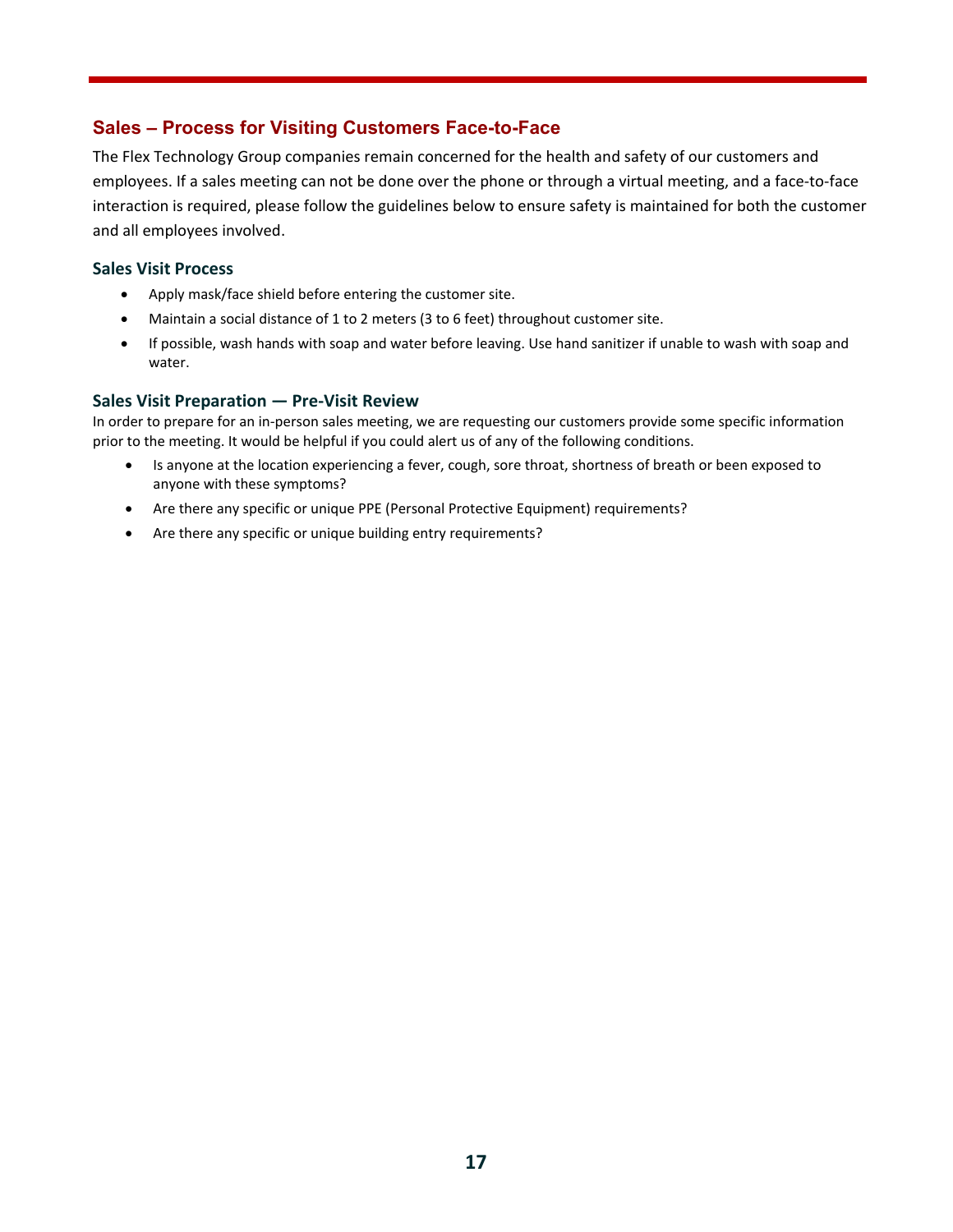# <span id="page-17-0"></span>**Coping with Stress**

## **Coping with the Stress of this Situation**

The outbreak of coronavirus disease 2019 (COVID-19) may be stressful for people. Fear and anxiety about a disease can be overwhelming and cause strong emotions in adults and children. Coping with stress will make you, the people you care about, and our company stronger.

Here are a few links to some resources and ideas about how we can all cope with the stresses of the current environment:

- CDC [Coping with](https://flexprintinc-my.sharepoint.com/personal/brooke_mitchell_flextg_com/Documents/Desktop/%E2%80%A2%09https:/www.cdc.gov/coronavirus/2019-ncov/daily-life-coping/managing-stress-anxiety.html?CDC_AA_refVal=https%3A%2F%2Fwww.cdc.gov%2Fcoronavirus%2F2019-ncov%2Fprepare%2Fmanaging-stress-anxiety.html) Stress
- SAMHSA [Tips for Social Distancing, Quarantine, & Isolation](https://flexprintinc-my.sharepoint.com/personal/brooke_mitchell_flextg_com/Documents/Desktop/%E2%80%A2%09https:/www.samhsa.gov/sites/default/files/tips-social-distancing-quarantine-isolation-031620.pdf)
- CDC [How to Cope with Job Stress & Build Resilience During the Covid-19](https://www.cdc.gov/coronavirus/2019-ncov/community/mental-health-non-healthcare.html) Pandemic

## **Employee Assistance Program (EAP)**

FTG also has an Employee Assistance Program (EAP), which offers many services and advice which could be very helpful to you. When you need help with work, home, personal or family issues, the Employee Assistance Program through Mutual of Omaha offers value-added programs and services at no charge. These services can help you overcome challenges while saving you time and money.

The EAP gives you access to:

- Unlimited phone sessions
- Up to 5 face-to-face sessions per year
- Childcare and elder care assistance
- Financial and legal resources

### **Contact the EAP 24/7**

Call 800-316-2796 Online at [www.mutualofomaha.com/eap](http://www.mutualofomaha.com/eap)

## **Next Steps**

As a company, we are closely following the CDC guidelines and recommendations daily. As the situation and recommendations change, we will continue to update our plans and actions. Flex Technology Group remains committed to the health and safety of our employees and customers, as well as continuing to provide outstanding service to our customers.

### **Resources**

For additional information regarding the COVID-19 virus, please follow this link to the [CDC website](https://www.cdc.gov/coronavirus/2019-ncov/index.html)